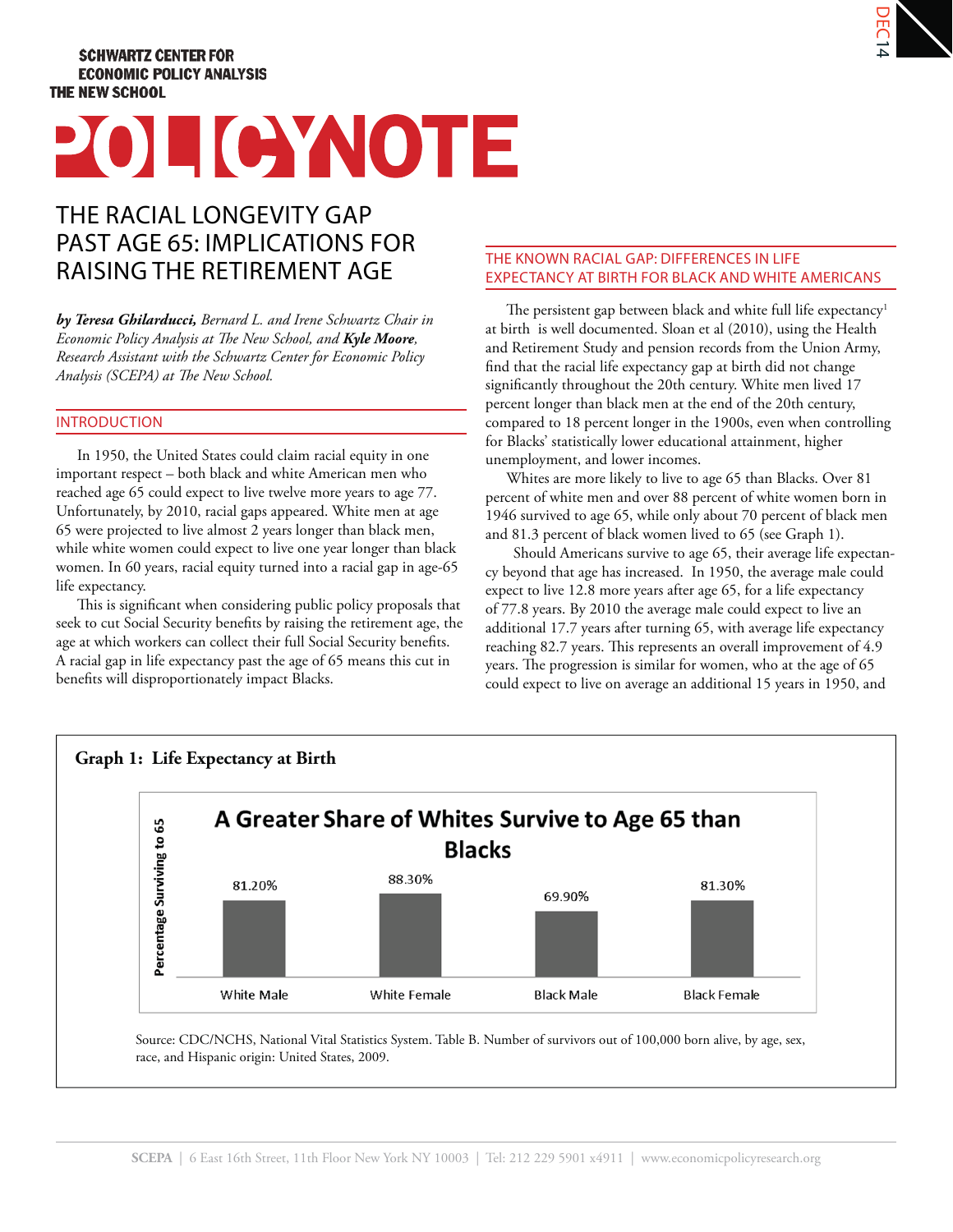20.3 years by 2010, for an overall improvement of 5.3 years. Average life expectancy for women who survived to age 65 was 80 years in 1950, and 85.3 years in 2010.

# THE NEW RACIAL GAP: LIFE EXPECTANCY AT AGE 65 FOR BLACK AND WHITE AMERICANS

Blacks have not fully shared in the gains in post-65 life expectancy. In 1950, male life expectancy past the age of 65 was almost equal for Blacks and Whites, with white men living 12.8 more years as compared to black men's 12.9 years.2 In 1980, a gap of 1.2 years opened up, with white men living 14.2 additional years as compared to black men's 13 years. By 2010, the gap had grown to 17.8 years of life expectancy for white men and 15.9 years for black men. White men in 2010 could expect to live 12 percent longer at age 65 than black men.

For women, the racial life expectancy gap post-65 rises sharply from 1950 to 1980 and then drops nearly as sharply between 1980 and 2010. In 1950, white women could expect to live 15.1 additional years after turning 65, while black women could expect to live 14.9 additional years. By 1980, white women lived 2.6 years longer than black women, living 18.4 years after 65 compared to 16.8 years after 65 for black women. By 2010, the gap closed considerably. On average, white women lived only one additional year than black women, living 20.3 years compared to black women's 19.3 years. In 1950, white women lived just 1 percent longer than black women, by 1980 16 percent longer, and by 2010 just 5 percent longer. The narrowing of the life expectancy gap between black and white women between 1980 and 2010 is a promising trend and warrants further research.

## RESEARCH ON THE RACIAL LIFE EXPECTANCY GAP

Economist Michael Geruso (2012) statistically separates the effects of low income on life expectancy from the effects of race. This makes it possible to determine whether men of different races but equally low incomes would have the same life expectancy. They would not. Geruso shows that lower incomes are the primary source of differences in life expectancy, explaining 52 percent of the gap among men and 59 percent among women. An additional 48 percent for men and 59 percent for women are thus unrelated to income level. Up to 24 percent of the overall life expectancy gap between black and white Americans can be explained by race alone.

Kreiger et al (2012) argue against the assumption that increasing racial and socioeconomic inequality in US mortality is inevitable due to smoking and the development of expensive healthcare procedures. If the gap in mortality between Blacks and Whites results from behavioral choices and access to healthcare for illnesses that are exceedingly expensive to treat, then it makes more sense to focus on the absolute decreases in mortality rates experienced across all groups.

To refute the inevitability assumption, Krieger et al consider deaths unrelated to smoking and preventable by 1960s standards of medical care. Whites in the highest income quintile were used as a reference group to determine whether racial differences in mortality would persist, even when those causes of death related to smoking or considered untreatable using relatively inexpensive 1960s healthcare standards (breast cancer, for example) were removed from consideration. Between 1960 and 2000, US populations of color were consistently more adversely affected by causes of death both unrelated to smoking and preventable by 1960s standards of



Source: National Center for Health Statistics. 2014. Health, United States, 2013: With Special Feature on Prescription Drugs. Table 18. Life Expectancy at Birth, Age 65, and at Age 75, by Race, Sex, and Hispanic Origin: United States, Selected Years 1900-2010. Hyattsville, MD.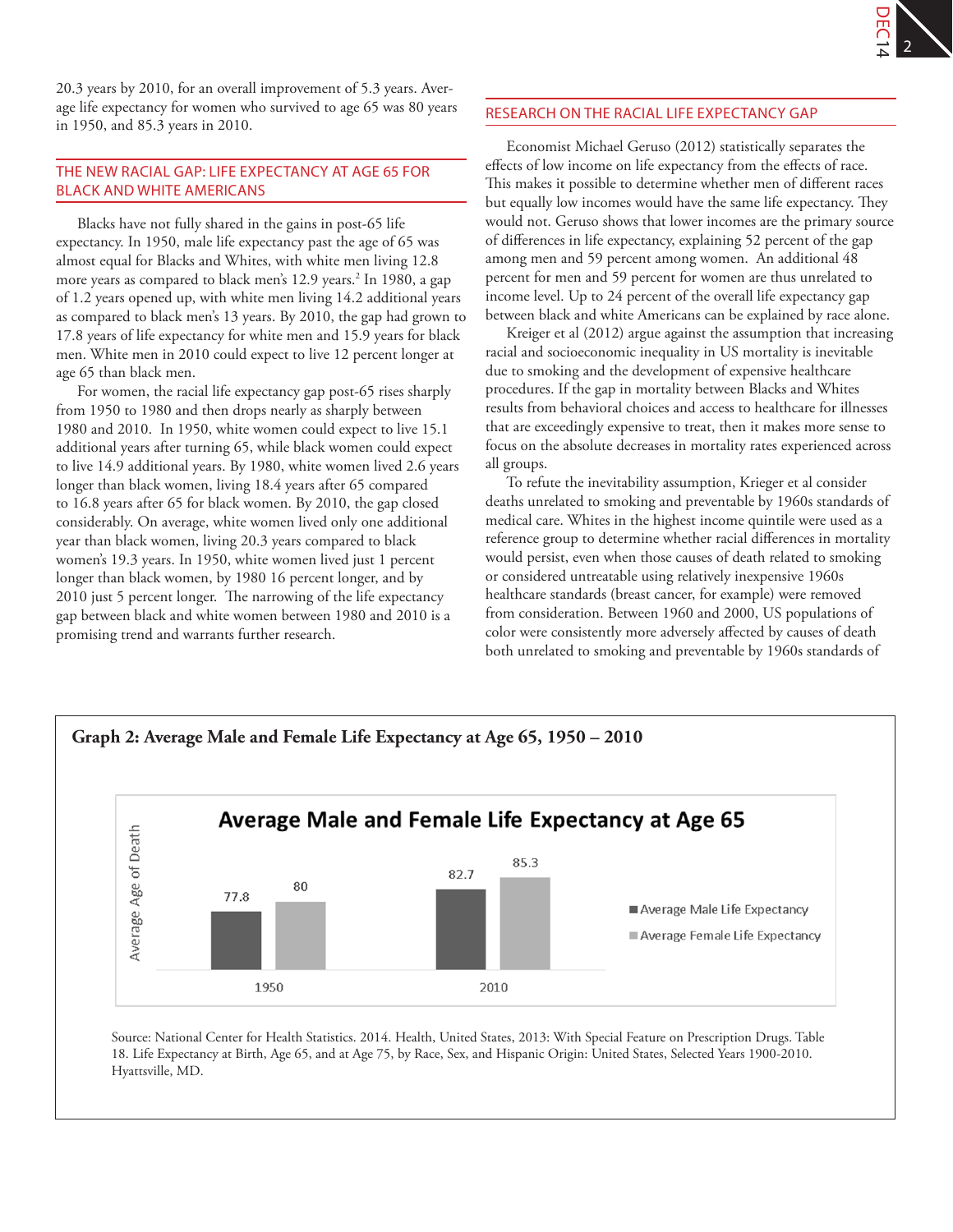



Source: National Center for Health Statistics. 2014. Health, United States, 2013: With Special Feature on Prescription Drugs. Table 18. Life Expectancy at Birth, Age 65, and at Age 75, by Race, Sex, and Hispanic Origin: United States, Selected Years 1900- 2010. Hyattsville, MD.